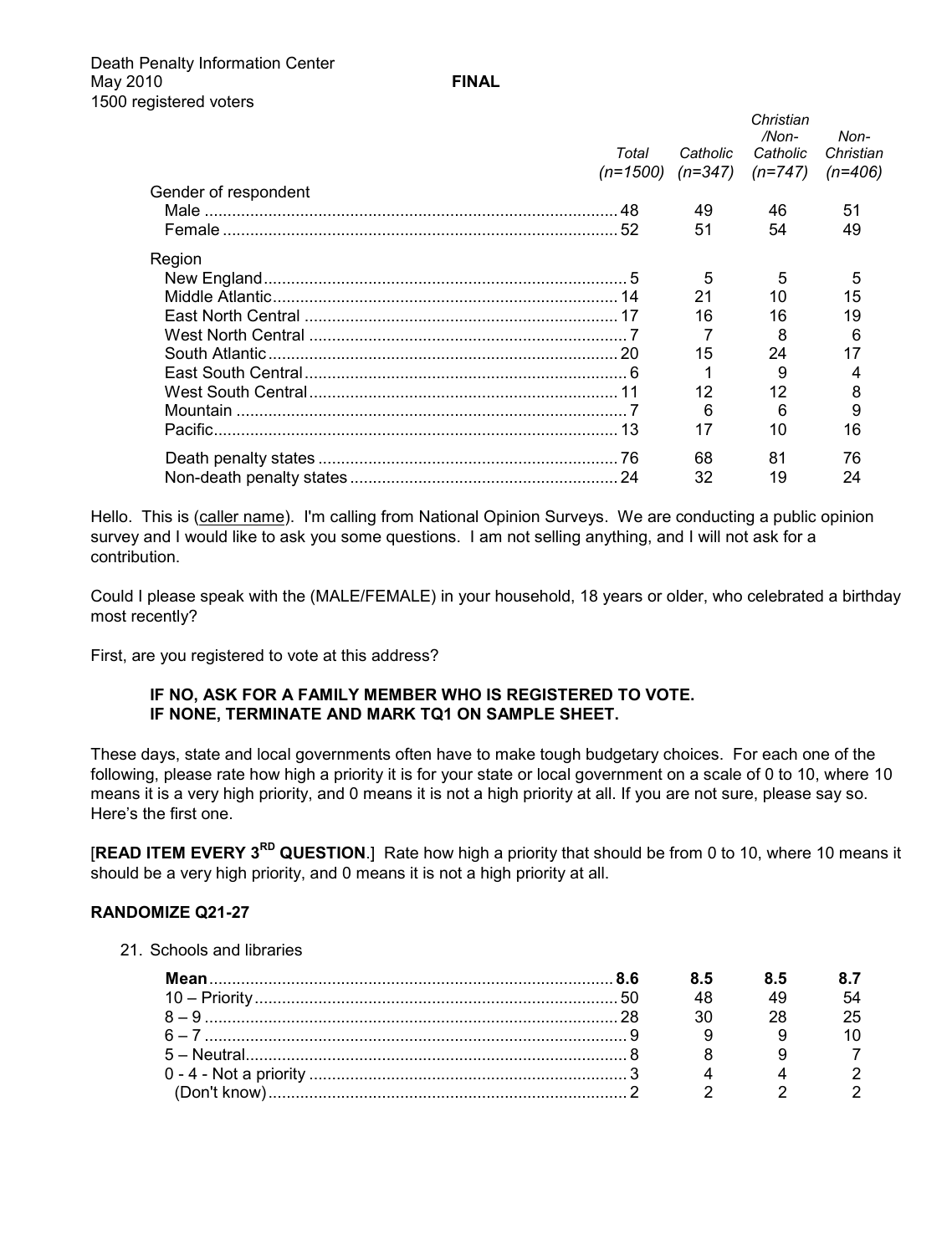| Death Penalty Information Center May 2010   |            | Page 2         |                |                |
|---------------------------------------------|------------|----------------|----------------|----------------|
|                                             |            |                | Christian      |                |
|                                             |            |                | /Non-          | Non-           |
|                                             | Total      | Catholic       | Catholic       | Christian      |
|                                             | $(n=1500)$ | $(n=347)$      | $(n=747)$      | $(n=406)$      |
| 22. Public health care services.            |            |                |                |                |
|                                             |            | 8.1            | 7.6            | 7.7            |
|                                             |            | 40             | 38             | 39             |
|                                             |            | 28             | 24             | 23             |
|                                             |            | 15             | 14             | 14             |
|                                             |            | 9              | 10             | 10             |
|                                             |            |                | 12             |                |
|                                             |            | 6              |                | 13             |
|                                             |            | 1              | 1              | 1              |
| 23. Emergency services like fire and rescue |            |                |                |                |
|                                             |            | 9.0            | 9.0            | 8.9            |
|                                             |            | 60             | 57             | 54             |
|                                             |            | 25             | 27             | 29             |
|                                             |            | 11             | 9              | 12             |
|                                             |            | $\overline{2}$ | 3              | 3              |
|                                             |            | $\overline{2}$ | $\overline{2}$ | $\overline{2}$ |
|                                             |            | 1              | $\Omega$       | 0              |
| 24. Pursuing the death penalty              |            |                |                |                |
|                                             |            | 4.8            | 5.9            | 5.1            |
|                                             |            | 14             | 22             | 20             |
|                                             |            | 12             | 15             | 8              |
|                                             |            | 12             | 14             | 9              |
|                                             |            | 18             | 17             | 23             |
|                                             |            | 40             | 27             | 37             |
|                                             |            | 4              | 4              | 3              |
| 25. Roads and transportation                |            |                |                |                |
|                                             |            | 7.3            | 7.5            | 7.4            |
|                                             |            | 21             | 25             | 23             |
|                                             |            | 29             | 28             | 28             |
|                                             |            | 28             | 24             | 29             |
|                                             |            | 13             | 14             | 13             |
|                                             |            | 8              | 7              |                |
|                                             |            |                | 1              | 0              |
| 26. Police and crime prevention             |            |                |                |                |
|                                             |            | 8.8            | 8.7            | 8.5            |
|                                             |            | 51             | 51             | 46             |
|                                             |            | 32             | 31             | 30             |
|                                             |            | 8              | 11             | 16             |
|                                             |            | 5              | 4              | 4              |
|                                             |            |                |                |                |
|                                             |            | 2              | 3              | 4              |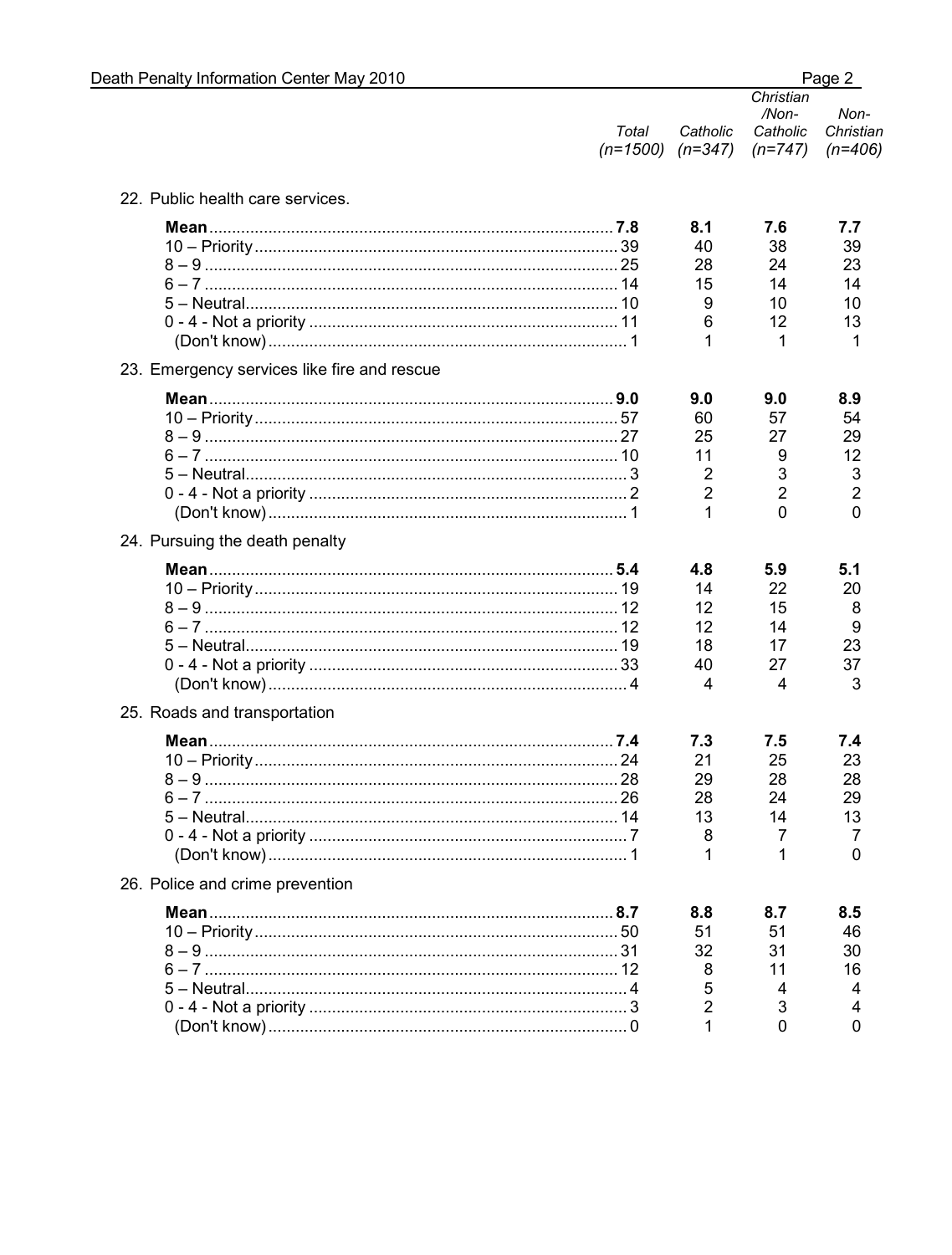|  | Christian                                |      |
|--|------------------------------------------|------|
|  | /Non-                                    | Non- |
|  | Total Catholic Catholic Christian        |      |
|  | $(n=1500)$ $(n=347)$ $(n=747)$ $(n=406)$ |      |

27. Creating jobs

28. **SSA:** I'm going to read four statements. Listen carefully, then please tell me which of them—number 1, 2, 3, or 4—is closest to your own view:

| <b>READ/DO NOT RANDOMIZE:</b>                               |     |    |     |
|-------------------------------------------------------------|-----|----|-----|
| 1. The penalty for murder should be the death penalty  33   | 24  | 38 | 30. |
| 2. The penalty for murder should be life in prison with the |     |    |     |
|                                                             | 11  | 8  |     |
| 3. The penalty for murder should be life in prison with no  |     |    |     |
|                                                             | 12. | 13 |     |
| 4. The penalty for murder should be life in prison with no  |     |    |     |
| possibility of parole, and a requirement to work to make    |     |    |     |
|                                                             | 46  | 37 | 38  |
|                                                             |     | 5  |     |

29. **SSB:** I'm going to read four statements. Listen carefully, then please tell me which of them—number 1, 2, 3, or 4—is closest to your own view:

| <b>READ/DO NOT RANDOMIZE:</b>                               |     |    |    |
|-------------------------------------------------------------|-----|----|----|
| 1. The penalty for murder should be the death penalty  33   | 22. | 38 | 36 |
| 2. The penalty for murder should be life in prison with the |     |    |    |
|                                                             |     | 11 | 14 |
| 3. The penalty for murder should permanent imprisonment 12  | 15  |    | 9  |
| 4. The penalty for murder should be permanent               |     |    |    |
| imprisonment and a requirement to work to make              |     |    |    |
|                                                             | 47  | 34 | 30 |
|                                                             | 5   | 6  | 10 |
|                                                             |     |    |    |

30. On a scale of 0 to 10, please tell me how much you would support replacing the death penalty with a penalty of life in prison without possibility of parole? Ten means you would be extremely supportive, and zero means you would not be supportive at all, and you can choose any number in between.

|  |    | 52 | 56.       |
|--|----|----|-----------|
|  | 36 | 21 | 24        |
|  |    |    |           |
|  |    |    |           |
|  |    |    |           |
|  |    |    |           |
|  |    |    | $\Lambda$ |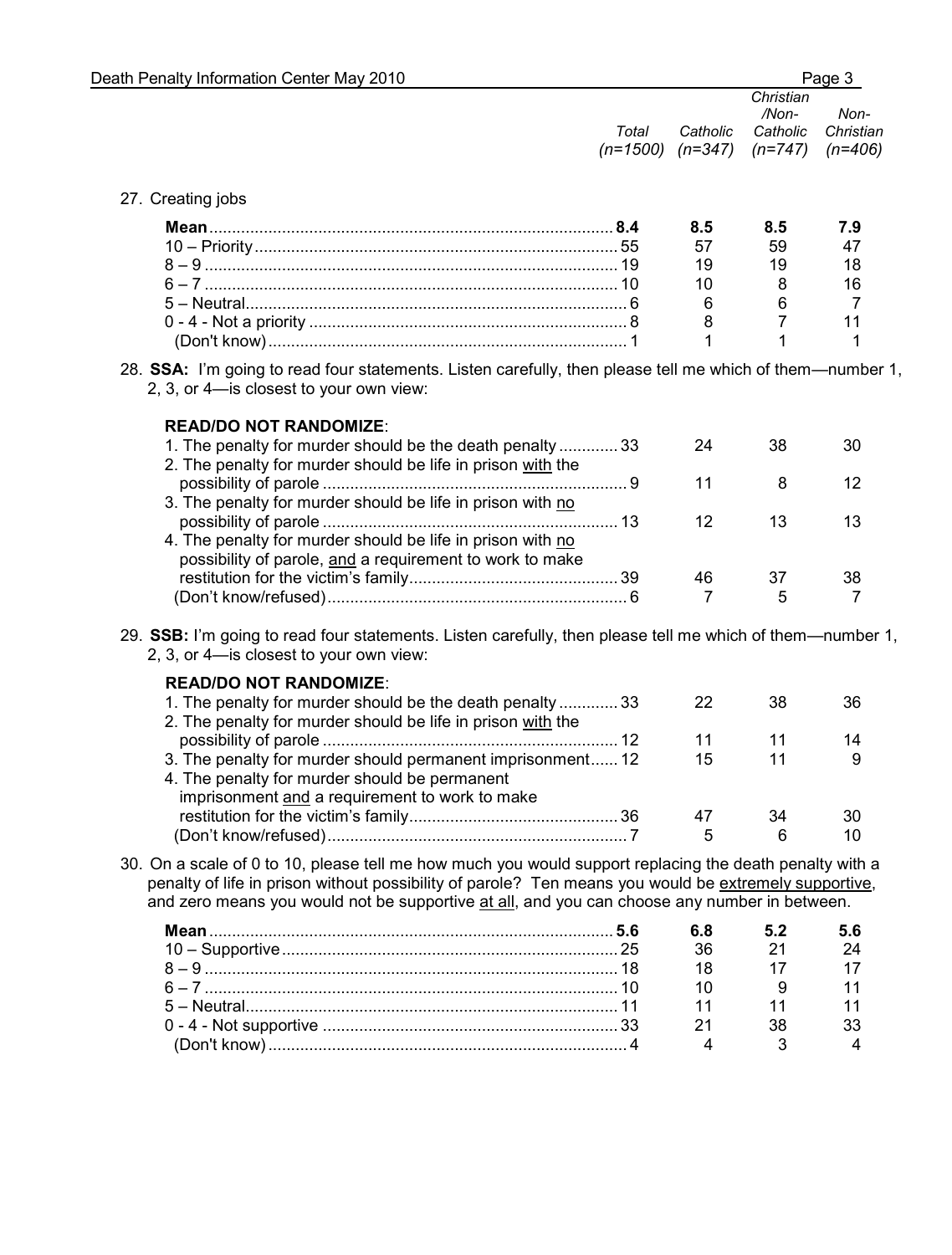|                                          |          | Christian |           |
|------------------------------------------|----------|-----------|-----------|
|                                          |          | /Non-     | Non-      |
| Total                                    | Catholic | Catholic  | Christian |
| $(n=1500)$ $(n=347)$ $(n=747)$ $(n=406)$ |          |           |           |

## **ASK ONLY IN DEATH PENALTY STATES**

31. If your state representative voted to repeal the death penalty in your state, would that make you more or less likely to vote for him or her, or would it not make a difference? **[IF MORE/LESS LIKELY ASK:]** Is that much more/less likely or somewhat more/less likely?

|  | 11 |     | 4  |
|--|----|-----|----|
|  | 22 | 30  | 26 |
|  | 38 | -37 |    |
|  |    |     | 3  |
|  | 26 | 21  |    |
|  | 33 |     |    |

#### **ASK ONLY IN NON-DEATH PENALTY STATES**

32. If your state representative voted to bring back the death penalty in your state, would that make you more or less likely to vote for him or her, or would it not make a difference? [**IF MORE/LESS LIKELY ASK:**] Is that much more/less likely or somewhat more/less likely?

|  | 16<br>12 <sup>°</sup> | -18<br>13 | $\overline{7}$ |
|--|-----------------------|-----------|----------------|
|  | 6                     | 6         |                |
|  | 27                    | 13        |                |
|  | 36                    | 47        | 45             |
|  |                       |           | $\overline{2}$ |
|  | 28                    | 31        |                |
|  | 33                    | 19        |                |

### **RESUME ASKING ALL**

Now, I'm going to read you some statements some people have made about the death penalty. For each one, please rate how much you agree with that statement on a scale of 0 to 10, where 10 means you are in total agreement, and 0 means you do not agree at all, and you can choose any number in between. If you are not sure, please say so. Here's the first one.

[**READ ITEM EVERY 3RD QUESTION**.] Give this statement a rating from 0 to 10, where 10 means you are in total agreement, and 0 means you do not agree at all.

#### **RANDOMIZE Q33-50**

33. **SSA:** The death penalty carries too much risk of executing an innocent person.

|  | 6.7 | 6.2 |    |
|--|-----|-----|----|
|  |     |     | 34 |
|  | 25  |     | 14 |
|  |     |     | 13 |
|  | 15  |     | 16 |
|  | 23  | つら  | 21 |
|  |     |     |    |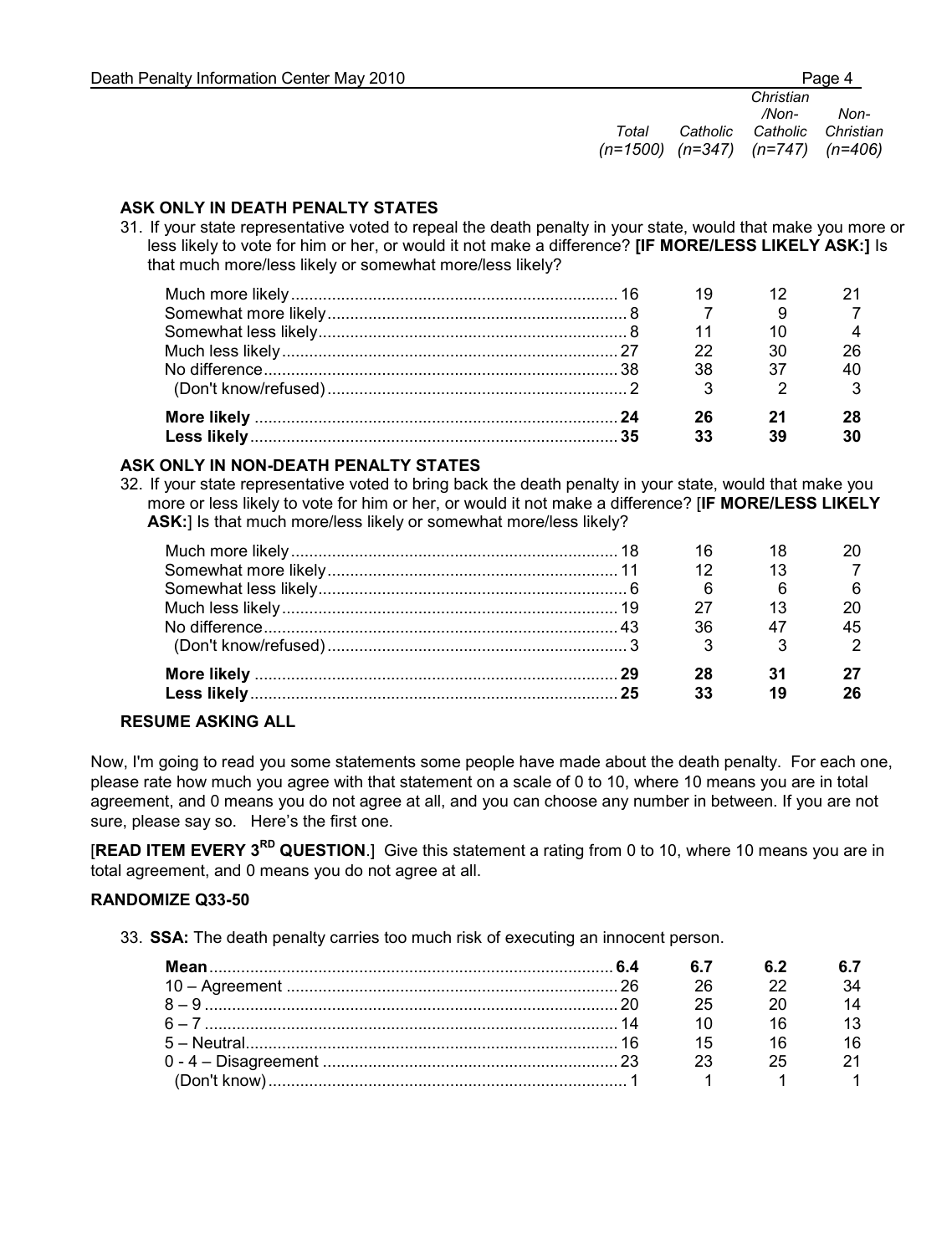| Death Penalty Information Center May 2010                                                                             |                      |                   | Page 5                         |                   |
|-----------------------------------------------------------------------------------------------------------------------|----------------------|-------------------|--------------------------------|-------------------|
|                                                                                                                       | Total                | Catholic          | Christian<br>/Non-<br>Catholic | Non-<br>Christian |
|                                                                                                                       | $(n=1500)$ $(n=347)$ |                   | $(n=747)$                      | $(n=406)$         |
| 34. SSB: I don't trust politicians with the power to decide who lives and who dies.                                   |                      |                   |                                |                   |
|                                                                                                                       |                      | 7.4               | 6.9                            | 6.8               |
|                                                                                                                       |                      | 37                | 39                             | 37                |
|                                                                                                                       |                      | 24                | 18                             | 16                |
|                                                                                                                       |                      | 9                 | $\overline{7}$                 | 13                |
|                                                                                                                       |                      | 14                | 14                             | 14                |
|                                                                                                                       |                      | 13                | 20                             | 19                |
|                                                                                                                       |                      | 3                 | 2                              | 1                 |
| 35. SSA: I don't trust the government with the power to decide who lives and who dies.                                |                      |                   |                                |                   |
|                                                                                                                       |                      | 6.7               | 6.1                            | 6.6               |
|                                                                                                                       |                      | 32                | 28                             | 35                |
|                                                                                                                       |                      | 17                | 15                             | 12                |
|                                                                                                                       |                      | 11                | $12 \overline{ }$              | 12                |
|                                                                                                                       |                      | 17                | 17                             | 13                |
|                                                                                                                       |                      | 21                | 28                             | 24                |
|                                                                                                                       |                      | 2                 | 1                              | 3                 |
| 36. SSB: It's not up to me to decide who lives and who dies.                                                          |                      |                   |                                |                   |
|                                                                                                                       |                      | 8.0               | 7.7                            | 7.4               |
|                                                                                                                       |                      | 56                | 52                             | 50                |
|                                                                                                                       |                      | 16                | 17                             | 14                |
|                                                                                                                       |                      | 6                 | $\overline{7}$                 | 8                 |
|                                                                                                                       |                      | 8                 | 10                             | 13                |
|                                                                                                                       |                      | 13                | 14                             | 15                |
|                                                                                                                       |                      | 1                 | 1                              | 2                 |
| 37. SSA: With a sentence of life without parole, people at least have a chance to change while serving their<br>time. |                      |                   |                                |                   |
|                                                                                                                       |                      | 6.1               | 5.8                            | 5.8               |
|                                                                                                                       |                      | 27                | 22                             | 28                |
|                                                                                                                       |                      | 14                | 18                             | 11                |
|                                                                                                                       |                      | 14                | 16                             | 11                |
|                                                                                                                       |                      | 13                | 13                             | 13                |
|                                                                                                                       |                      | 28                | 30                             | 35                |
|                                                                                                                       |                      | 2                 | 1                              | 1                 |
| 38. SSB: With a sentence of life without parole, if new evidence of innocence emerges, the case can be                |                      |                   |                                |                   |
| reopened.                                                                                                             |                      |                   |                                |                   |
|                                                                                                                       |                      | 8.9               | 8.6                            | 8.7               |
|                                                                                                                       |                      | 71                | 63                             | 68                |
|                                                                                                                       |                      | 10                | 16                             | 13                |
|                                                                                                                       |                      | 7                 | 8                              | 7                 |
|                                                                                                                       |                      | 7                 | 6                              | 7                 |
|                                                                                                                       |                      |                   |                                |                   |
|                                                                                                                       |                      | 4<br>$\mathbf{0}$ | 6                              | 5<br>0            |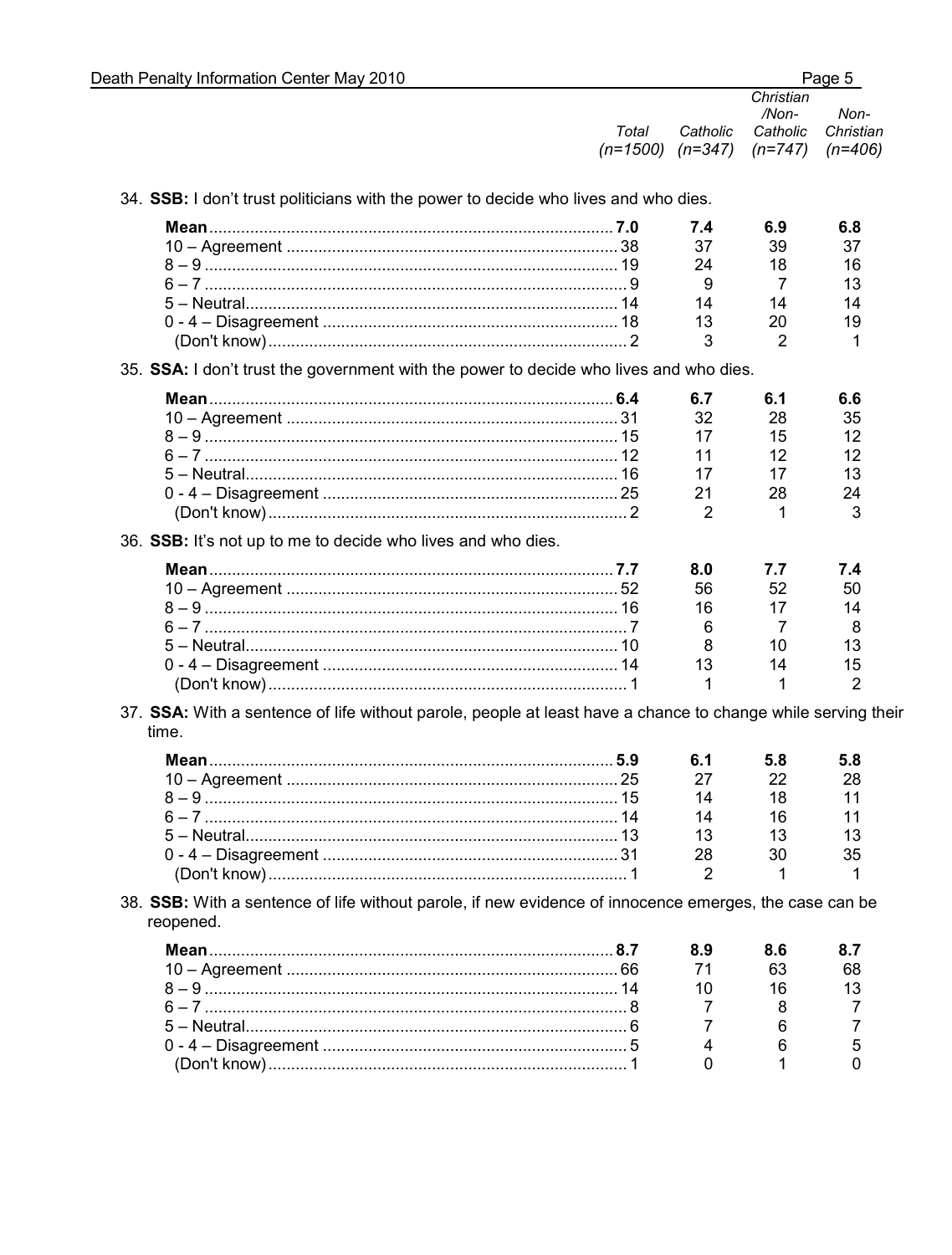| Death Penalty Information Center May 2010                                                            |                     |                       |                                             | Page 6                         |  |
|------------------------------------------------------------------------------------------------------|---------------------|-----------------------|---------------------------------------------|--------------------------------|--|
|                                                                                                      | Total<br>$(n=1500)$ | Catholic<br>$(n=347)$ | Christian<br>/Non-<br>Catholic<br>$(n=747)$ | Non-<br>Christian<br>$(n=406)$ |  |
|                                                                                                      |                     |                       |                                             |                                |  |
| 39. The Death Penalty is against my moral beliefs                                                    |                     |                       |                                             |                                |  |
|                                                                                                      |                     | 5.9                   | 4.2                                         | 4.8                            |  |
|                                                                                                      |                     | 34                    | 19                                          | 25                             |  |
|                                                                                                      |                     | 15                    | 10                                          | 10                             |  |
|                                                                                                      |                     | $\overline{4}$        | 7                                           | 6                              |  |
|                                                                                                      |                     | 12                    | 13                                          | 12                             |  |
|                                                                                                      |                     | 34                    | 51                                          | 45                             |  |
|                                                                                                      |                     | 1                     | 2                                           | $\overline{2}$                 |  |
| 40. SSA: The death penalty system often discriminates on the basis of race.                          |                     |                       |                                             |                                |  |
|                                                                                                      |                     | 5.1                   | 4.3                                         | 5.1                            |  |
|                                                                                                      |                     | 20                    | 16                                          | 21                             |  |
|                                                                                                      |                     | 17                    | 11                                          | 12                             |  |
|                                                                                                      |                     | 10                    | 10                                          | 9                              |  |
|                                                                                                      |                     | 12                    | 13                                          | 17                             |  |
|                                                                                                      |                     | 39                    | 47                                          | 39                             |  |
|                                                                                                      |                     | 2                     | 3                                           | 3                              |  |
| 41. SSB: The death penalty system often discriminates on the basis of race, and that is unfair.      |                     |                       |                                             |                                |  |
|                                                                                                      |                     | 5.3                   | 5.3                                         | 5.4                            |  |
|                                                                                                      |                     | 22                    | 23                                          | 27                             |  |
|                                                                                                      |                     | 11                    | 17                                          | 11                             |  |
|                                                                                                      |                     | 14                    | 8                                           | 9                              |  |
|                                                                                                      |                     | 13                    | 13                                          | 10                             |  |
|                                                                                                      |                     | 34                    | 36                                          | 36                             |  |
|                                                                                                      |                     | 6                     | 3                                           | 8                              |  |
| 42. SSA: We need the death penalty to deter murder and other heinous crimes.                         |                     |                       |                                             |                                |  |
|                                                                                                      |                     | 5.9                   | 6.9                                         | 5.6                            |  |
|                                                                                                      |                     | 34                    | 38                                          | 28                             |  |
|                                                                                                      |                     | 13                    | 16                                          | 14                             |  |
|                                                                                                      |                     | 7                     | 12                                          | 11                             |  |
|                                                                                                      |                     | 10                    | 10                                          | 11                             |  |
|                                                                                                      |                     | 35                    | 22                                          | 34                             |  |
|                                                                                                      |                     | 1                     | 1                                           | 1                              |  |
| 43. SSB: We need the death penalty to show that there is a clear difference between right and wrong. |                     |                       |                                             |                                |  |
|                                                                                                      |                     | 4.4                   | 6.2                                         | 5.6                            |  |
|                                                                                                      |                     | 21                    | 32                                          | 29                             |  |
|                                                                                                      |                     | 11                    | 14                                          | 11                             |  |
|                                                                                                      |                     | 6                     | 8                                           | 7                              |  |
|                                                                                                      |                     | 13                    | 13                                          | 16                             |  |
|                                                                                                      |                     | 47                    | 29                                          | 35                             |  |
|                                                                                                      |                     |                       |                                             |                                |  |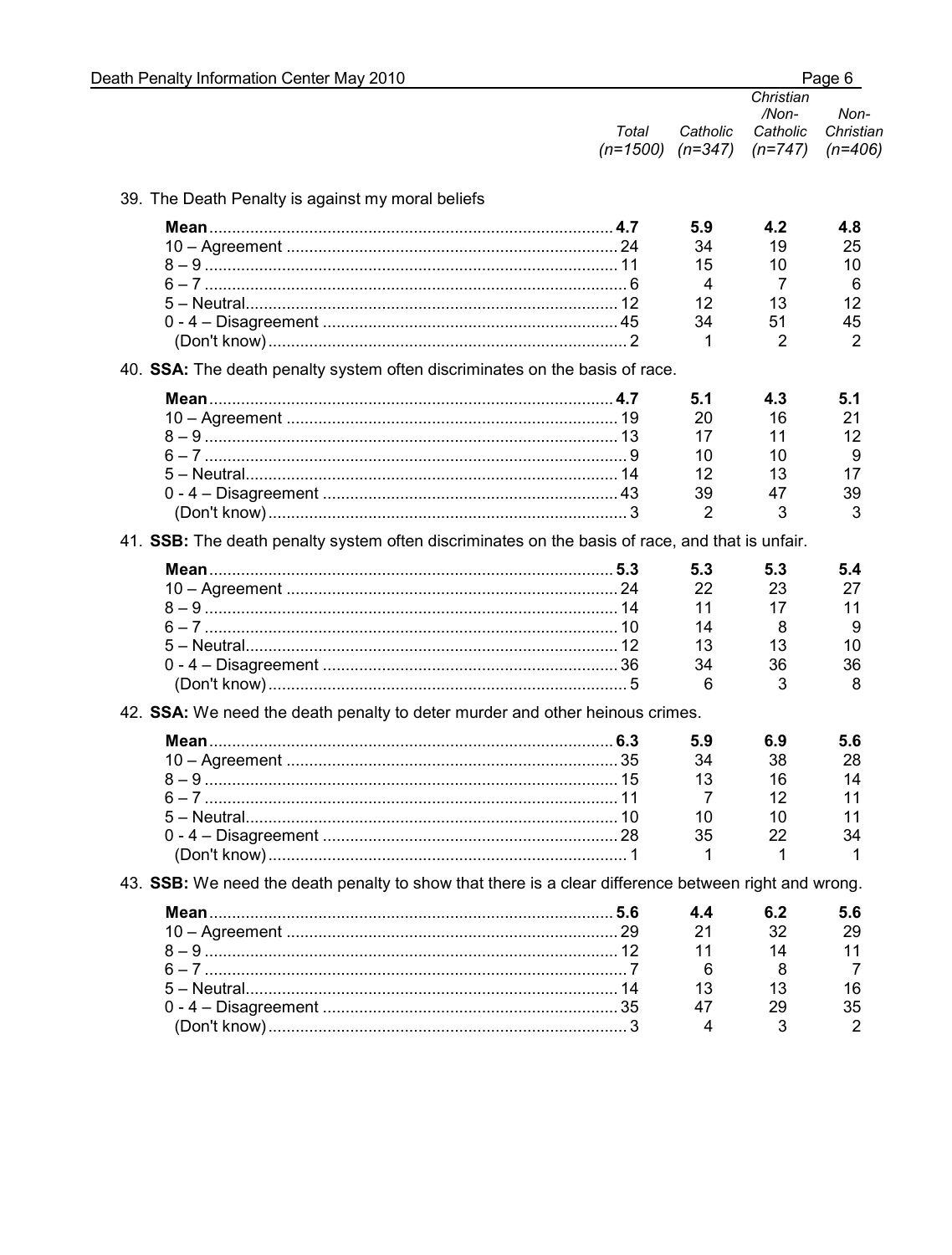| Death Penalty Information Center May 2010 |                                                                                                                                  |            |           |           | Page 7    |
|-------------------------------------------|----------------------------------------------------------------------------------------------------------------------------------|------------|-----------|-----------|-----------|
|                                           |                                                                                                                                  |            |           | Christian |           |
|                                           |                                                                                                                                  |            | Catholic  | /Non-     | Non-      |
|                                           |                                                                                                                                  | Total      |           | Catholic  | Christian |
|                                           |                                                                                                                                  | $(n=1500)$ | $(n=347)$ | $(n=747)$ | $(n=406)$ |
|                                           | 44. SSA: The death penalty would be cheaper, more efficient, and more effective if we used it more rather                        |            |           |           |           |
| than less.                                |                                                                                                                                  |            |           |           |           |
|                                           |                                                                                                                                  |            | 5.3       | 6.0       | 4.8       |
|                                           |                                                                                                                                  |            | 24        | 26        | 21        |
|                                           |                                                                                                                                  |            | 12        | 16        | 8         |
|                                           |                                                                                                                                  |            | 12        | 13        | 11        |
|                                           |                                                                                                                                  |            | 10        | 15        | 15        |
|                                           |                                                                                                                                  |            | 39        | 27        | 41        |
|                                           |                                                                                                                                  |            | 3         | 4         | 5         |
| of appeals.                               | 45. SSB: The death penalty would be cheaper, more efficient, and more effective if we limited the number                         |            |           |           |           |
|                                           |                                                                                                                                  |            | 6.1       | 6.7       | 6.4       |
|                                           |                                                                                                                                  |            | 32        | 33        | 35        |
|                                           |                                                                                                                                  |            | 14        | 15        | 12        |
|                                           |                                                                                                                                  |            | 11        | 11        | 9         |
|                                           |                                                                                                                                  |            | 9         | 14        | 15        |
|                                           |                                                                                                                                  |            | 29        | 20        | 25        |
|                                           |                                                                                                                                  |            | 4         | 7         | 4         |
|                                           | 46. The death penalty makes me personally feel safer.                                                                            |            |           |           |           |
|                                           |                                                                                                                                  |            | 4.0       | 5.0       | 4.1       |
|                                           |                                                                                                                                  |            | 15        | 22        | 17        |
|                                           |                                                                                                                                  |            | 10        | 12        | 9         |
|                                           |                                                                                                                                  |            | 6         | 9         | 10        |
|                                           |                                                                                                                                  |            | 13        | 15        | 13        |
|                                           |                                                                                                                                  |            | 54        | 41        | 51        |
|                                           |                                                                                                                                  |            | 1         | 1         | 1         |
|                                           | 47. If we're going to have the death penalty, we need to take every precaution to make sure innocent<br>people are not executed. |            |           |           |           |
|                                           |                                                                                                                                  |            | 9.1       | 8.9       | 8.9       |
|                                           |                                                                                                                                  |            | 74        | 70        | 72        |
|                                           |                                                                                                                                  |            | 11        | 12        | 9         |
|                                           |                                                                                                                                  |            |           | 7         |           |
|                                           |                                                                                                                                  |            | 6         |           | 9         |
|                                           |                                                                                                                                  |            | 5         | 5         | 3         |
|                                           |                                                                                                                                  |            | 3         | 5         | 6         |
|                                           |                                                                                                                                  |            | 1         | 1         | 1         |
| executed.                                 | 48. With new technology like DNA evidence, we don't have to worry about innocent people being wrongly                            |            |           |           |           |
|                                           |                                                                                                                                  |            | 5.9       | 6.0       | 5.5       |
|                                           |                                                                                                                                  |            | 26        | 23        | 22        |
|                                           |                                                                                                                                  |            | 16        | 17        | 15        |
|                                           |                                                                                                                                  |            |           |           |           |
|                                           |                                                                                                                                  |            | 13        | 15        | 14        |
|                                           |                                                                                                                                  |            | 14        | 15        | 15        |
|                                           |                                                                                                                                  |            | 29        | 28        | 33        |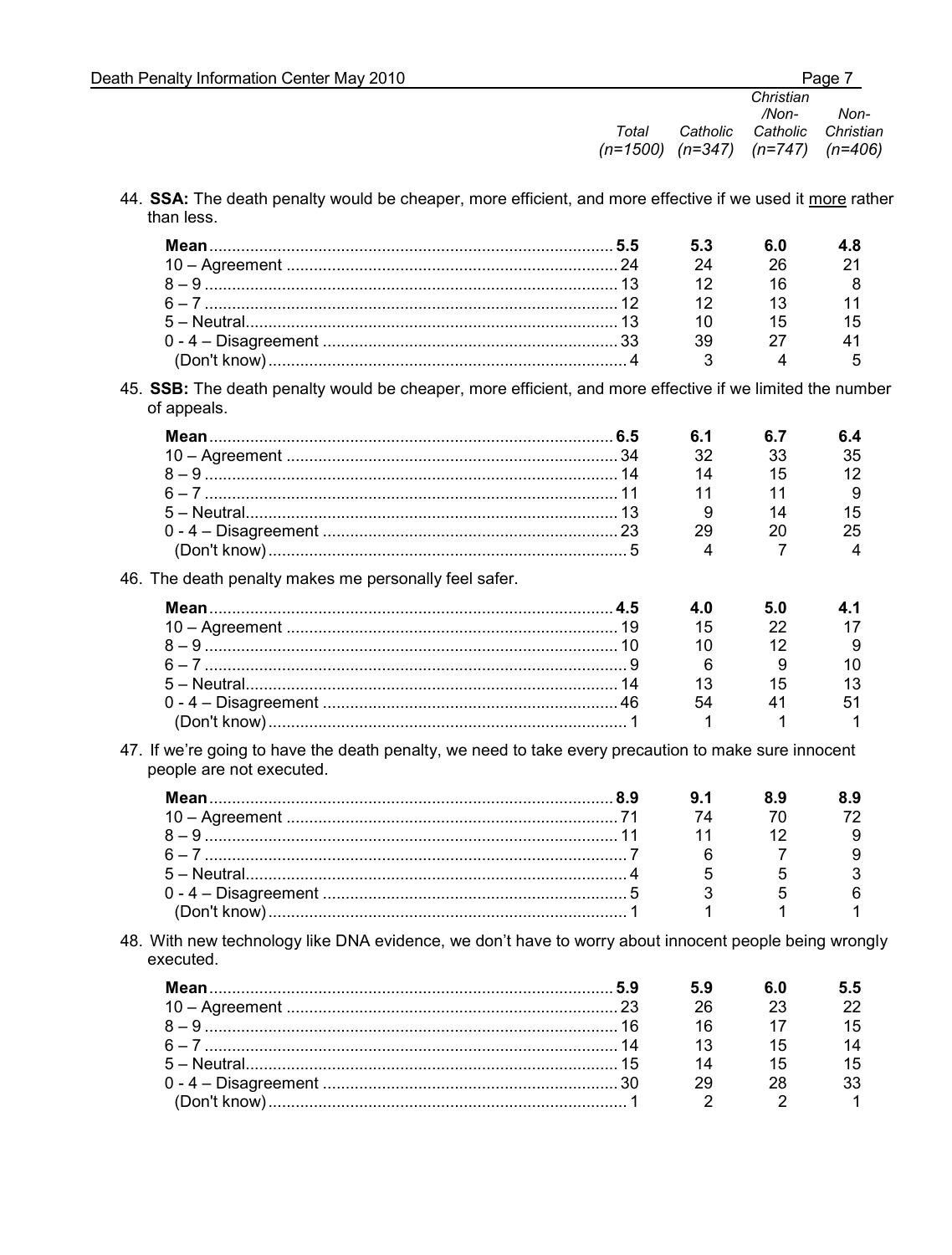| Death Penalty Information Center May 2010 | Page             |
|-------------------------------------------|------------------|
|                                           | <i>Christian</i> |

|                                          | <b>111111111111111</b>            |  |
|------------------------------------------|-----------------------------------|--|
|                                          | /Non- Non-                        |  |
|                                          | Total Catholic Catholic Christian |  |
| $(n=1500)$ $(n=347)$ $(n=747)$ $(n=406)$ |                                   |  |

49. The death penalty is a wasteful big government program because it costs a lot of money and it is not effective.

50. The death penalty does not deter murder because criminals don't think about the punishment when committing their crime.

|  | 36 |  |
|--|----|--|
|  |    |  |
|  |    |  |
|  |    |  |
|  |    |  |
|  |    |  |

#### **SPLIT SAMPLE C**

Now I am going to read you some facts about the death penalty in the United States. Please tell me whether you find these facts totally believable, somewhat believable, somewhat unbelievable, or totally unbelievable. **REPEAT PROMPT AS NEEDED**

#### **(RANDOMIZE Q51 – Q58)**

51. From sentencing to execution, the average appeal time of a death penalty case is 12 years, while a person who receives life without parole starts serving the sentence immediately.

|    | 10 | 5                                                                                                          |
|----|----|------------------------------------------------------------------------------------------------------------|
| 12 | 14 | 13                                                                                                         |
| 13 | 10 | 16                                                                                                         |
| 33 | 36 | 34                                                                                                         |
| 36 | 30 | 33                                                                                                         |
| 19 | 23 | 18                                                                                                         |
| 68 | 66 | 66                                                                                                         |
|    |    |                                                                                                            |
| 6  | 6  | 5                                                                                                          |
| 14 | 12 | 14                                                                                                         |
| 13 | 13 | 13                                                                                                         |
| 34 | 40 | 33                                                                                                         |
| 33 | 29 | 34                                                                                                         |
| 19 | 18 | 19                                                                                                         |
| 67 |    | 68                                                                                                         |
|    |    | 52. Since 1973, 138 people have been released from death row after being exonerated of their crimes.<br>69 |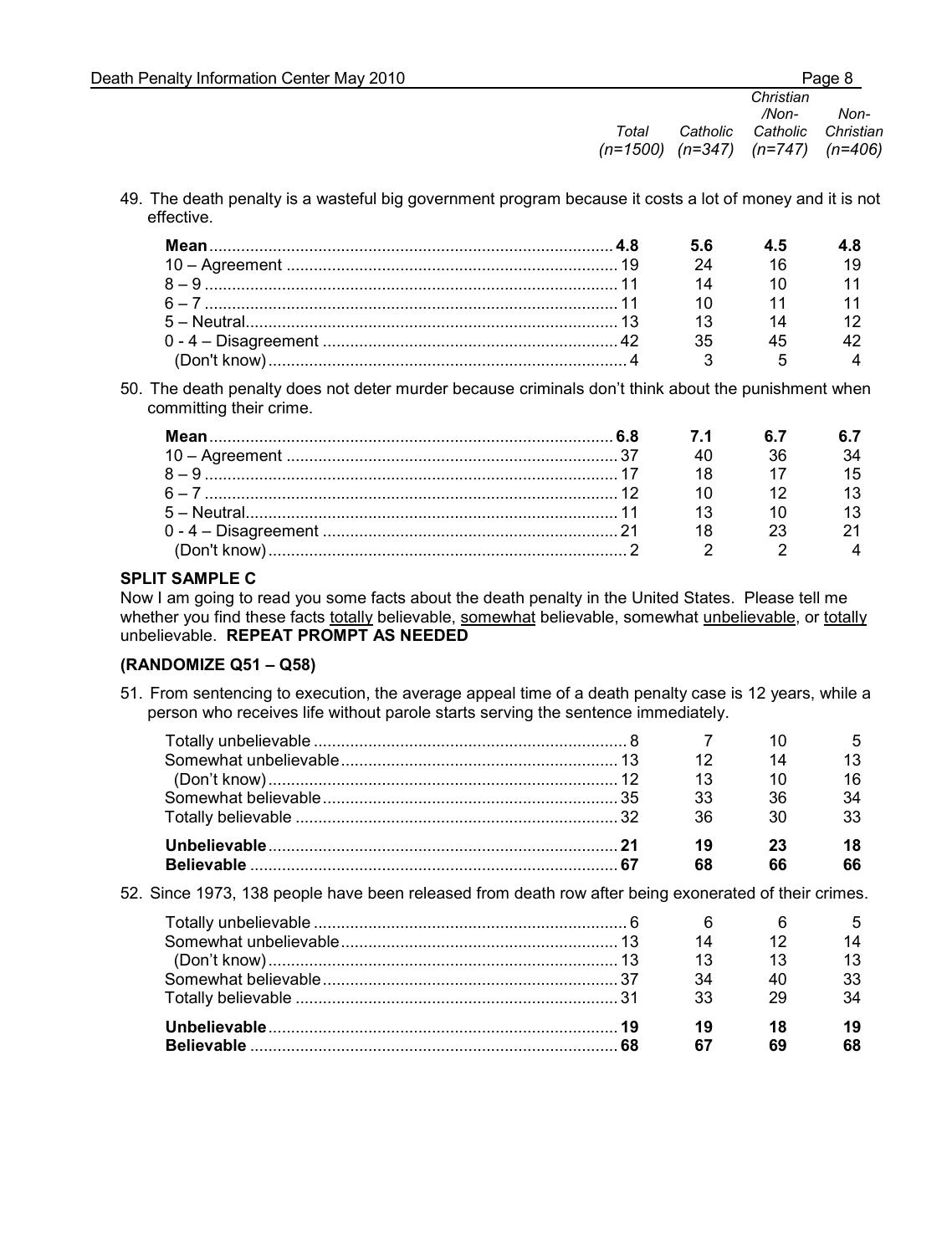| Death Penalty Information Center May 2010 | Page 9    |
|-------------------------------------------|-----------|
|                                           | ∩hristian |

|  | Christian                                |      |
|--|------------------------------------------|------|
|  | /Non-                                    | Non- |
|  | Total Catholic Catholic Christian        |      |
|  | $(n=1500)$ $(n=347)$ $(n=747)$ $(n=406)$ |      |

53. Over the past 30 years, states in the South have accounted for 80 percent of all executions and have the highest murder rate. States in the Northeast have accounted for less than 1 percent of all executions and have the lowest murder rate.

|  |     |    | 50 |
|--|-----|----|----|
|  |     |    | 34 |
|  | 23. | 17 | 21 |
|  |     | 30 | 29 |
|  | 24  | 17 | 16 |
|  |     | 20 | 23 |
|  |     |    |    |

54. **SSA:** Prosecuting and defending one death penalty case can cost as much as \$3 million dollars.

|  |          | 13        | 15       |
|--|----------|-----------|----------|
|  | 15       | 13        | 17       |
|  | 29<br>38 | 26<br>.33 | 38<br>23 |
|  |          | 27        | 22       |
|  |          | 59        | 61       |

55. **SSB:** Prosecuting and defending one death penalty case can cost as much as \$3 million dollars. But because only 1 in 10 cases results in an actual execution, the true cost to the state per execution is about \$30 million dollars, far more than the cost of a lifetime of incarceration.

|  | 14 | 17  | 15 |
|--|----|-----|----|
|  | 14 | 15  |    |
|  | 30 | 32  |    |
|  | 21 |     |    |
|  | 34 | 30. |    |
|  |    |     |    |

56. In order, the top five countries in the world who recently executed the most people were China, followed by Iran, Saudi Arabia, the United States, and Pakistan.

|  |    | 14 |  |
|--|----|----|--|
|  | 18 |    |  |
|  | 35 | 30 |  |
|  | 28 | 30 |  |
|  | 19 | 23 |  |
|  |    |    |  |
|  |    |    |  |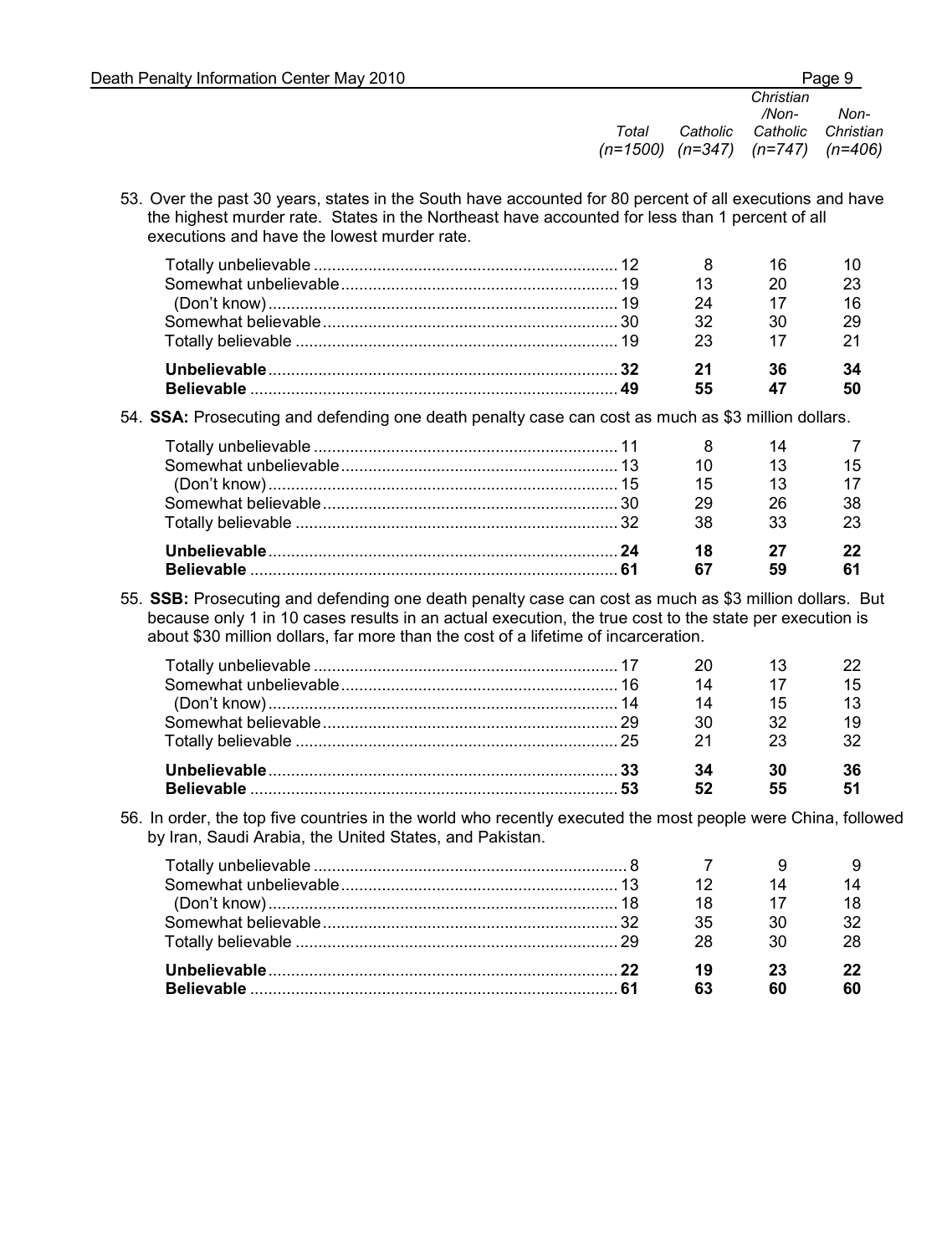| Death Penalty Information Center May 2010 |                                          |          | Page 10            |      |  |
|-------------------------------------------|------------------------------------------|----------|--------------------|------|--|
|                                           |                                          |          | Christian          |      |  |
|                                           |                                          |          | /Non-              | Non- |  |
|                                           | Total                                    | Catholic | Catholic Christian |      |  |
|                                           | $(n=1500)$ $(n=347)$ $(n=747)$ $(n=406)$ |          |                    |      |  |

57. Studies in states that have had the sentence of life without parole for a long time reveal that no one with that sentence has been released from prison.

|                                                                      |    | 15 | 14 | 12 |
|----------------------------------------------------------------------|----|----|----|----|
|                                                                      |    | 18 | 26 | 21 |
|                                                                      |    | 16 | 19 | 20 |
|                                                                      |    | 38 | 26 | 30 |
|                                                                      |    | 14 | 14 | 18 |
|                                                                      |    | 33 | 40 | 33 |
|                                                                      |    | 52 | 41 | 47 |
| 58. DNA evidence is only available in less than 20% of murder cases. |    |    |    |    |
|                                                                      |    | 16 | 15 | 13 |
|                                                                      |    | 21 | 22 | 23 |
|                                                                      |    | 16 | 19 | 14 |
|                                                                      |    | 29 | 26 | 35 |
|                                                                      |    | 18 | 16 | 15 |
|                                                                      |    | 37 | 38 | 36 |
|                                                                      | 46 | 47 | 43 | 50 |

#### **END SPLIT SAMPLE C SKIP TO Q67**

#### **SPLIT SAMPLE D**

Now I am going to read you some facts about the death penalty in the United States. Please tell me whether these facts raise serious doubts, some doubts, minor doubts, or no real doubts about the death penalty in your own mind. **REPEAT PROMPT AS NEEDED**

## **(RANDOMIZE Q59 – Q66)**

59. From sentencing to execution, the average appeal time of a death penalty case is 12 years, while a person who receives life without parole starts serving the sentence immediately.

|                                                                                                      | 18 |    |    |
|------------------------------------------------------------------------------------------------------|----|----|----|
|                                                                                                      | 11 | 13 | 15 |
|                                                                                                      | 27 | 25 | 19 |
|                                                                                                      | 18 | 15 | 18 |
|                                                                                                      | 44 |    |    |
|                                                                                                      | 45 |    |    |
| 60. Since 1973, 138 people have been released from death row after being exonerated of their crimes. |    |    |    |

|  |    |     | 16 |
|--|----|-----|----|
|  |    |     |    |
|  |    | 25  |    |
|  | 26 | 20. |    |
|  |    |     |    |
|  |    |     |    |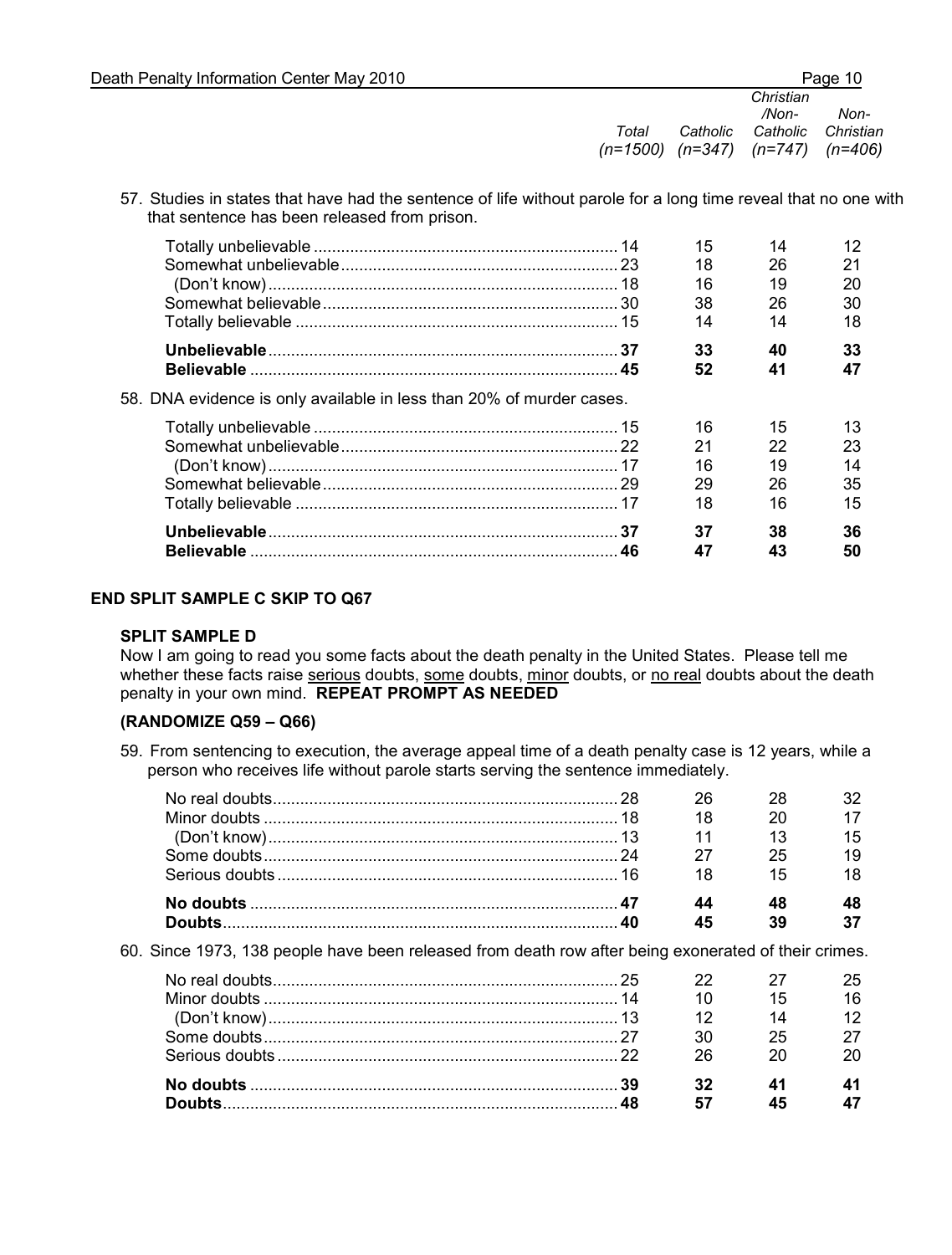| Death Penalty Information Center May 2010 | Page             |
|-------------------------------------------|------------------|
|                                           | <b>Chriction</b> |

|                                          | Christian                         |      |
|------------------------------------------|-----------------------------------|------|
|                                          | /Non-                             | Non- |
|                                          | Total Catholic Catholic Christian |      |
| $(n=1500)$ $(n=347)$ $(n=747)$ $(n=406)$ |                                   |      |

61. Over the past 30 years, states in the South have accounted for 80 percent of all executions and have the highest murder rate. States in the Northeast have accounted for less than 1 percent of all executions and have the lowest murder rate.

|  |  | 23 |
|--|--|----|
|  |  | 22 |
|  |  | 18 |
|  |  | 15 |
|  |  |    |

62. **SSA:** Prosecuting and defending one death penalty case can cost as much as \$3 million dollars.

|  | 20 | 27 | 23.<br>25 |
|--|----|----|-----------|
|  |    |    | 14<br>16  |
|  |    |    |           |

63. **SSB:** Prosecuting and defending one death penalty case can cost as much as \$3 million dollars. But because only 1 in 10 cases results in an actual execution, the true cost to the state per execution is about \$30 million dollars, far more than the cost of a lifetime of incarceration.

|  |     | 16 | 13 |
|--|-----|----|----|
|  |     |    |    |
|  |     |    |    |
|  | 37. | 25 |    |
|  | 28  |    |    |
|  |     |    |    |

64. In order, the top five countries in the world who recently executed the most people were China, followed by Iran, Saudi Arabia, the United States, and Pakistan.

|  | 16 |  |
|--|----|--|
|  | 19 |  |
|  |    |  |
|  |    |  |
|  |    |  |
|  |    |  |
|  |    |  |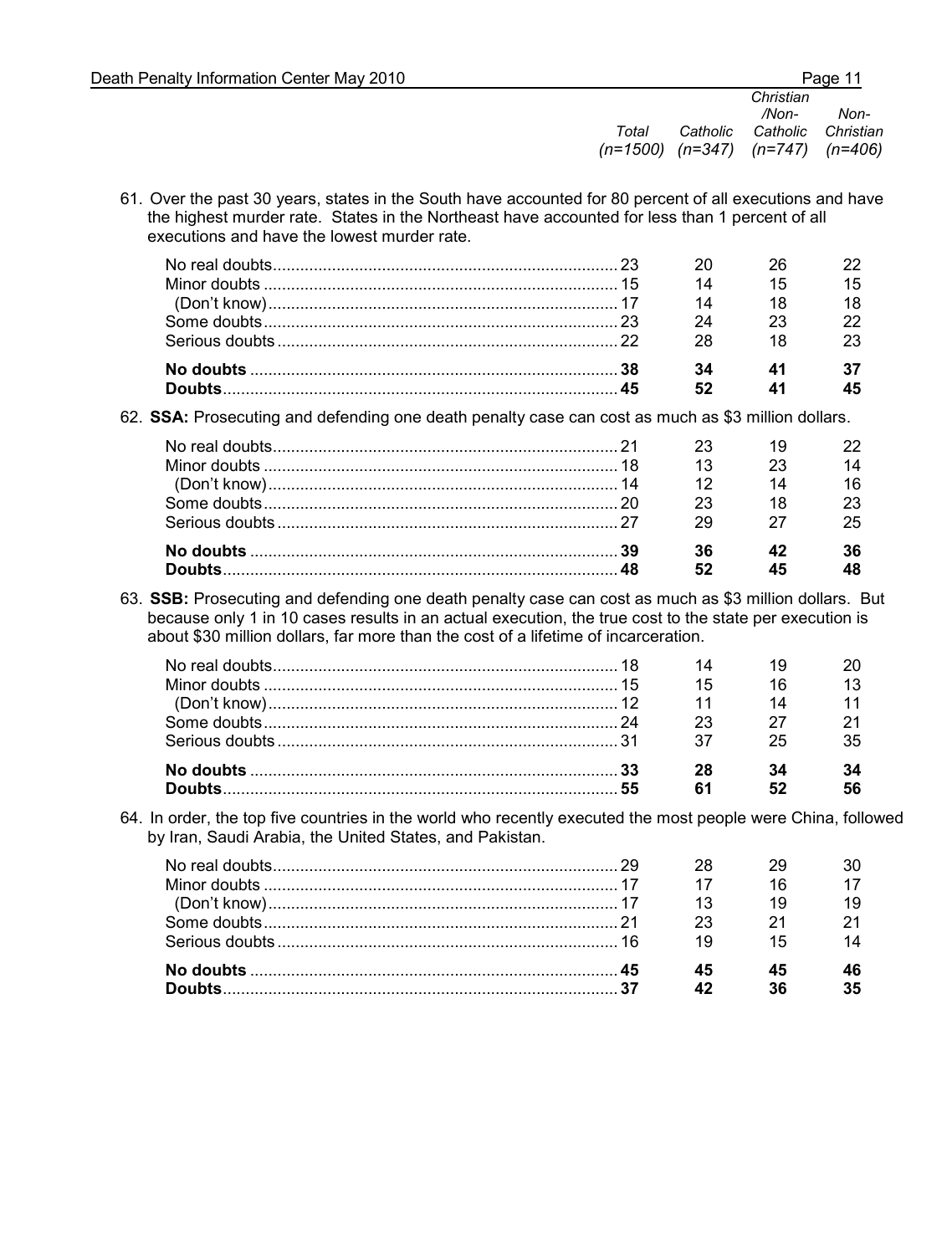| Death Penalty Information Center May 2010 |                                          |          | Page 12            |      |  |
|-------------------------------------------|------------------------------------------|----------|--------------------|------|--|
|                                           |                                          |          | Christian          |      |  |
|                                           |                                          |          | /Non-              | Non- |  |
|                                           | Total                                    | Catholic | Catholic Christian |      |  |
|                                           | $(n=1500)$ $(n=347)$ $(n=747)$ $(n=406)$ |          |                    |      |  |

65. Studies in states that have had the sentence of life without parole for a long time reveal that no one with that sentence has been released from prison.

|                                                                      | 22 | 24 | 21 | 22 |
|----------------------------------------------------------------------|----|----|----|----|
|                                                                      |    | 17 | 23 | 19 |
|                                                                      |    |    | 18 |    |
|                                                                      |    | 24 | 26 | 32 |
|                                                                      |    | 18 | 12 | 10 |
|                                                                      |    | 41 | 44 | 40 |
| Doubts.                                                              |    | 42 | 38 | 42 |
| 66. DNA evidence is only available in less than 20% of murder cases. |    |    |    |    |
|                                                                      |    | 18 | 18 | 19 |
| Minor doubts                                                         |    | 13 | 18 | 16 |
|                                                                      |    | 15 | 17 | 14 |
|                                                                      |    | 26 | 25 | 28 |
|                                                                      |    | 28 | 22 | 23 |
|                                                                      | 34 | 31 | 36 | 34 |
| Doubts.                                                              | 50 | 54 | 48 | 51 |

#### **END SPLIT SAMPLE D SKIP TO Q67 RESUME ASKING ALL**

67. Would you favor or oppose replacing the death penalty with a penalty of life in prison with no possibility of parole if the money saved were used to fund crime prevention measures? [**IF FAVOR/OPPOSE** ASK:] Is that strongly favor/oppose or somewhat favor/oppose?

|  | 22 |    |  |
|--|----|----|--|
|  |    |    |  |
|  |    | 23 |  |
|  |    |    |  |
|  |    |    |  |
|  |    |    |  |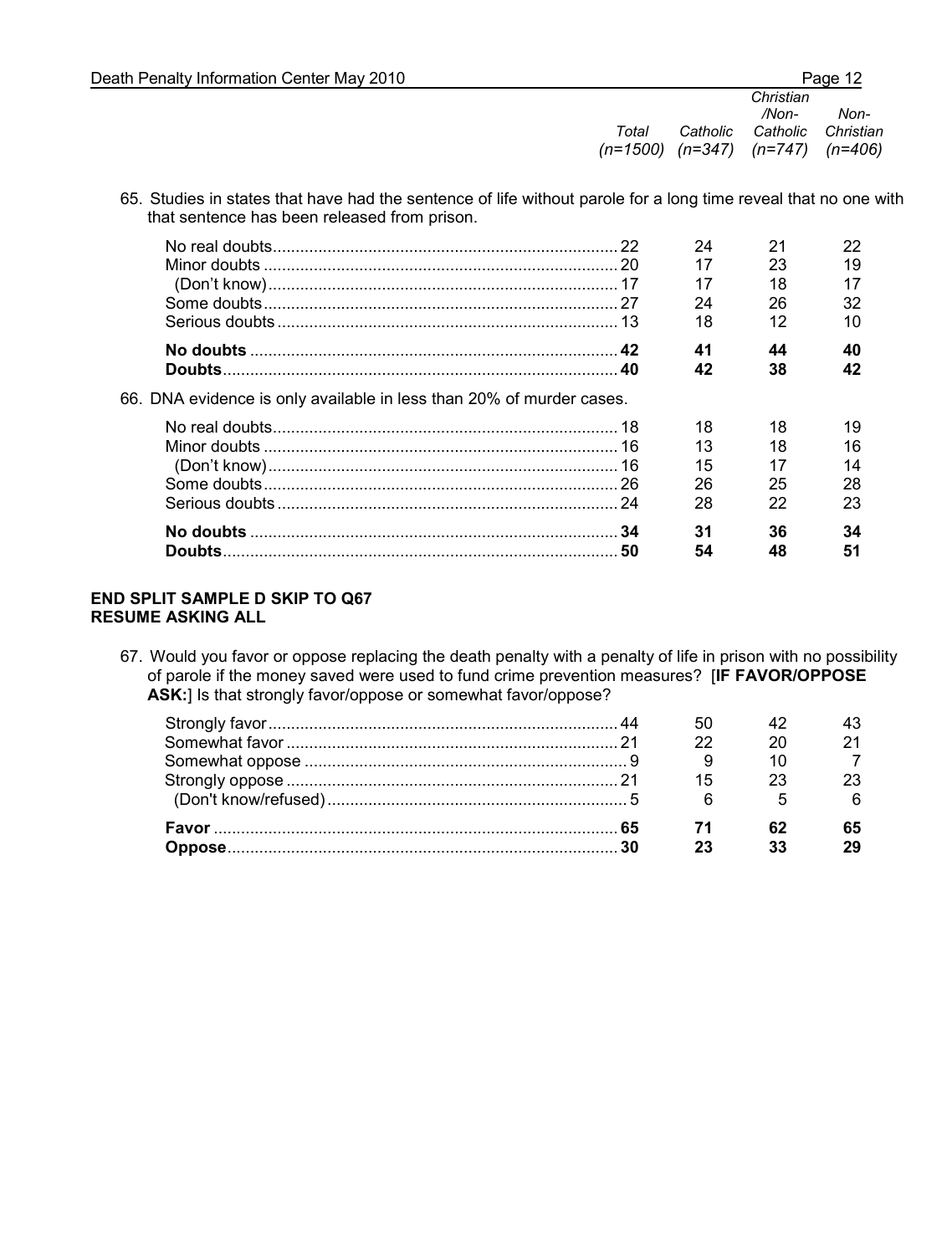|       |          | Christian                                |      |
|-------|----------|------------------------------------------|------|
|       |          | /Non-                                    | Non- |
| Total | Catholic | Catholic Christian                       |      |
|       |          | $(n=1500)$ $(n=347)$ $(n=747)$ $(n=406)$ |      |

Now, I'm going to read you some statements people have made in support of replacing the death penalty with a sentence of life in prison with no possibility of parole. Please tell me whether each statement I read is a VERY convincing, SOMEWHAT convincing, NOT TOO convincing, or not AT ALL convincing reason to replace the death penalty with a sentence of life in prison with no possibility of parole. If you are not sure how you feel about a particular item, please say so.

**PROMPT EVERY THIRD STATEMENT:** Is that a VERY convincing, SOMEWHAT convincing, NOT TOO convincing, or not AT ALL convincing reason to support replacing the death penalty with a sentence of life in prison with no possibility of parole?

#### **RANDOMIZE LIST Q68-78**

#### **[Cost]**

68. **SSA:** By the time the costs of all the trials and appeals are taken into account, the death penalty costs more than imprisoning a criminal for life. The death penalty is a huge government program that has bogged down law enforcement and wasted millions of dollars that could be used for many other purposes. States are cutting back on police forces, shutting libraries and schools, and public hospitals are closing emergency rooms, and yet we are spending millions of dollars on a death penalty system when lifetime imprisonment with no parole would cost less.

|  | 34 |    |    |
|--|----|----|----|
|  | 45 | 36 | 35 |
|  | 10 | 13 | 17 |
|  | 10 | 20 | 13 |
|  |    |    | 3  |
|  |    | 63 |    |
|  | 19 | 33 |    |

#### **[Cost w/restitution]**

69. **SSB:** By the time the costs of all the trials and appeals are taken into account, the death penalty costs more than imprisoning a criminal for life. The death penalty is a huge government program that has bogged down law enforcement and wasted millions of dollars that could be used for many other purposes. States are cutting back on police forces, shutting libraries and schools, and public hospitals are closing emergency rooms, and yet we are spending millions of dollars on a death penalty system when lifetime imprisonment with no parole would cost less. Keep these criminals in prison for life and have them work and pay restitution to the victims' families.

|  | 35 | 30 |    |
|--|----|----|----|
|  | 42 | 37 |    |
|  | 11 |    | 11 |
|  |    |    |    |
|  |    |    |    |
|  |    |    |    |
|  |    | 30 |    |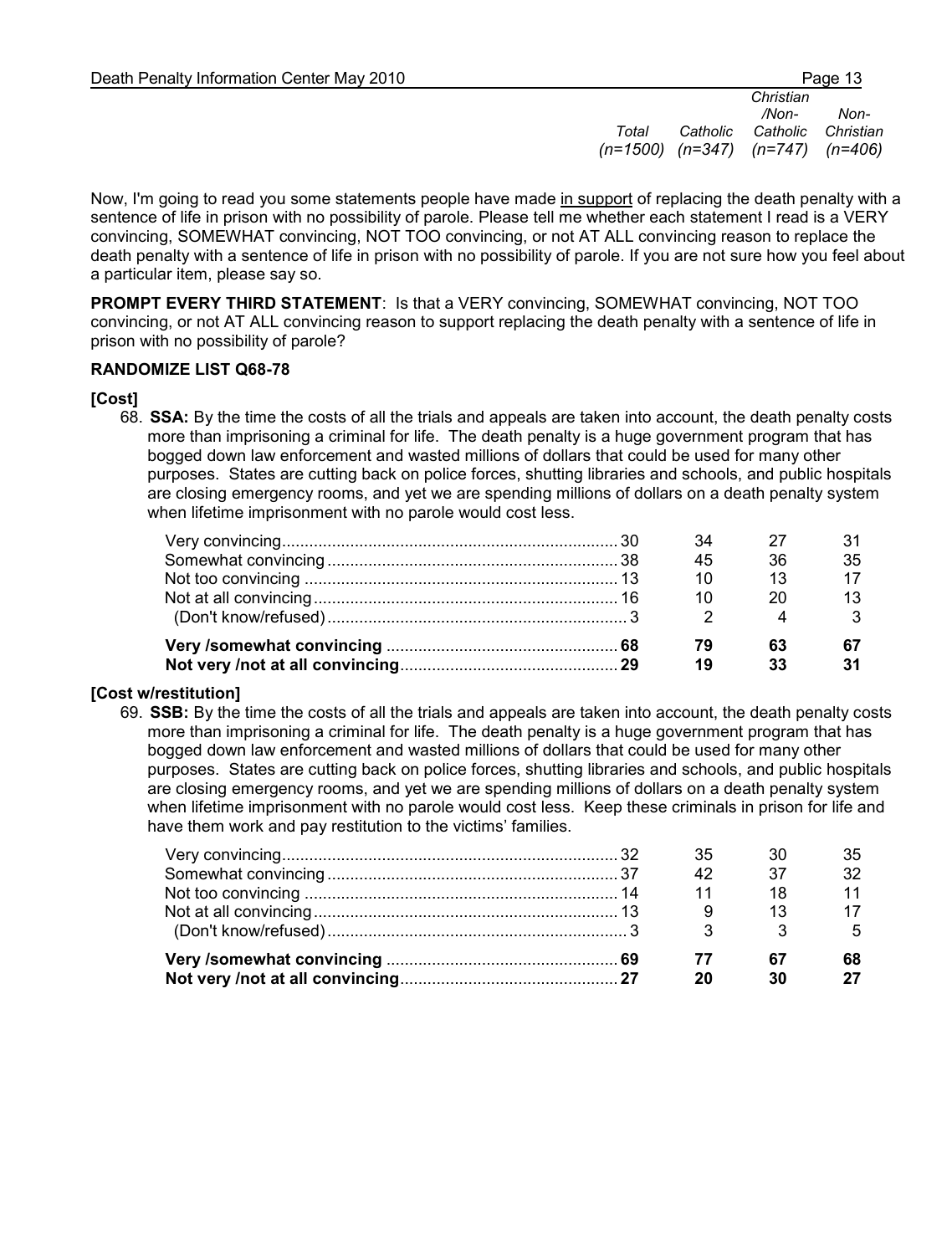|                                          |          | Christian |                    |
|------------------------------------------|----------|-----------|--------------------|
|                                          |          | /Non-     | Non-               |
| Total                                    | Catholic |           | Catholic Christian |
| $(n=1500)$ $(n=347)$ $(n=747)$ $(n=406)$ |          |           |                    |

#### **[Victims' Families w/restitution]**

70. **SSA:** Many victims' family members say every time there is a court hearing, a conviction, or an appeal, the focus is on the defendant, but the family still has to go through their pain again and again. It's very, very hard for the families. It reopens the wounds each time. When we condemn people to life without parole instead, family members will not be subjected to years of court hearings, and they can turn to the process of healing. If we replaced the death penalty with a sentence of life without parole with labor and restitution, we could use the money to help provide counseling services to victims' families.

|  | 73<br>25 | 67<br>31 | 69<br>27                 |
|--|----------|----------|--------------------------|
|  |          |          | $\boldsymbol{\varDelta}$ |
|  | 12       | 15       | 11                       |
|  | 13       | 17       | 16                       |
|  | 34       | 35       | 38                       |
|  | 39       | -32      | 30                       |

#### **[Victims' Families]**

71. **SSB:** Many victims' family members say every time there is a court hearing, a conviction, or an appeal, the focus is on the defendant, but the family still has to go through their pain again and again. It's very, very hard for the families. It reopens the wounds each time. When we condemn people to life without parole instead, family members will not be subjected to years of court hearings, and they can turn to the process of healing.

|  | 35 | 28 | 35 |
|--|----|----|----|
|  | 35 | 39 | 35 |
|  | 13 | 18 | 12 |
|  | 13 | 13 |    |
|  |    |    |    |
|  | 70 |    |    |
|  | 26 | 30 |    |

#### **[Innocence]**

72. The death penalty risks executing the innocent. Many innocent people have been sent to our nation's death rows before new evidence freed them and some innocent people may have been executed. It is unacceptable to execute innocent people, and in a system run by human beings that's inevitable. Executing innocent people is a risk we can completely avoid by using sentences of life with no possibility of parole.

|  | 74<br>24 | 68<br>29 | 74<br>23        |
|--|----------|----------|-----------------|
|  |          |          |                 |
|  |          |          | $\mathbf 4$     |
|  | 13       | 15       | 10              |
|  | 12       | 14       | 12 <sup>°</sup> |
|  | 39       | 38       | 35              |
|  | 35       | 29       | 39              |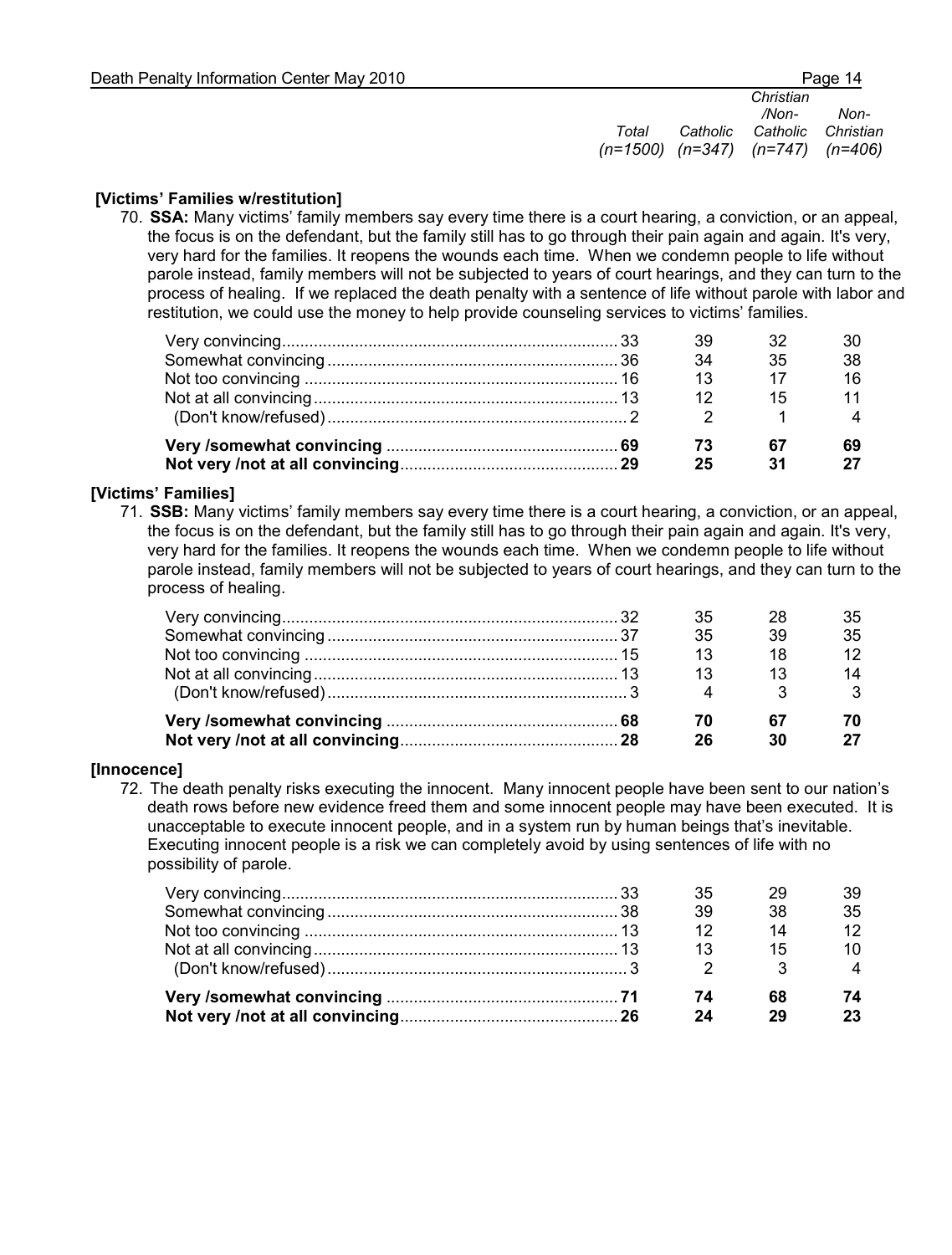|                                          | Christian                         |      |
|------------------------------------------|-----------------------------------|------|
|                                          | /Non-                             | Non- |
|                                          | Total Catholic Catholic Christian |      |
| $(n=1500)$ $(n=347)$ $(n=747)$ $(n=406)$ |                                   |      |

### **[Libertarian]**

73. **SSA:** The death penalty is the worst of all the big government programs. It costs hundreds of millions of dollars, has shown no evidence of being an effective deterrent or keeping society safer, and is too big a role for the government to be taking. We should get rid of the death penalty, shrink the government and give that wasted money back to the taxpayers.

|  | 63<br>34 | 52<br>44 | 38                 |
|--|----------|----------|--------------------|
|  |          |          | $\mathbf{\Lambda}$ |
|  |          |          |                    |
|  | 13       | 17       | 17                 |
|  | 29       | 28       | 30                 |
|  | 34       | 25       |                    |

#### **[Not a deterrent]**

74. **SSB:** The death penalty is not a deterrent, and we don't need it. States without the death penalty have lower murder rates than states with it. Murders happen either in the heat of the moment, or when someone thinks they can get away with it. Criminals don't think about the chance of getting the death penalty when they're committing a crime. Instead, we should use our resources on getting violent criminals off the street and using life without parole for the worst cases.

|  | 34 | 24 | 33                    |
|--|----|----|-----------------------|
|  | 31 | 34 | 27                    |
|  | 16 | 19 | 19                    |
|  |    | 19 | 17                    |
|  |    | ٠h | $\boldsymbol{\Delta}$ |
|  | 65 | 58 | 60                    |
|  | 33 | 38 | 36                    |

#### **[Moral]**

75. **SSA:** Human life is the most precious thing in the world, and we need to respect it. The death penalty offers the tragic illusion that we can defend life by taking life. In reality, the death penalty diminishes all of us. Every life has value, and sometimes even the worst criminals can change and become better people after years in prison. Killing is wrong, no matter who does it.

|  |    | 24 |    |
|--|----|----|----|
|  | 37 | 30 | 32 |
|  | 11 | 21 |    |
|  |    |    | 15 |
|  |    |    |    |
|  |    | 54 |    |
|  |    |    |    |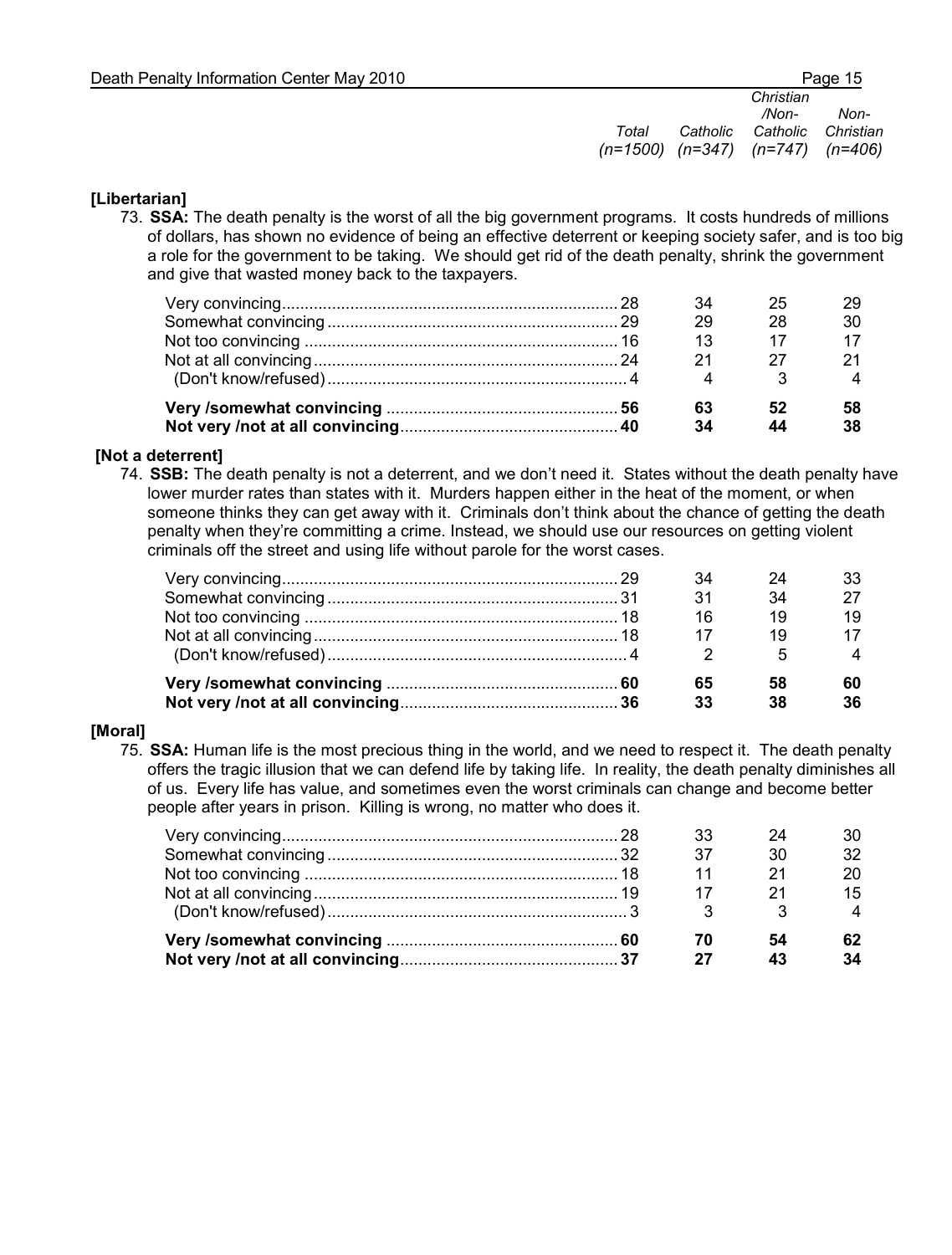|                                          | Christian                         |      |
|------------------------------------------|-----------------------------------|------|
|                                          | /Non-                             | Non- |
|                                          | Total Catholic Catholic Christian |      |
| $(n=1500)$ $(n=347)$ $(n=747)$ $(n=406)$ |                                   |      |

#### **[Moral w/faith]**

76. **SSB:** Human life is the most precious thing in the world, and we need to respect it. The death penalty offers the tragic illusion that we can defend life by taking life. In reality, the death penalty diminishes all of us. Every life has value, and sometimes even the worst criminals can change and become better people after years in prison. Our faiths teach us that "thou shalt not kill" and that vengeance is God's and God's alone. Killing is wrong, no matter who does it.

|  |     | 23 | 36            |
|--|-----|----|---------------|
|  | 26  | 35 | 22            |
|  |     | 22 | 23            |
|  | 20. | 17 | 16            |
|  |     |    | $\mathcal{P}$ |
|  | 63  | 58 | 58            |
|  | 34  | 39 | 40            |

#### **[Unfairness]**

77. **SSA:** Our criminal justice system should treat all people equally, regardless of how much money they make, where they live, or the color of their skin. In reality, the death penalty is applied unevenly and unfairly, even for similar crimes. Some people are sentenced to die because they couldn't afford a better lawyer, or because they live in a county that seeks the death penalty a lot. A system that is so arbitrary should not be allowed to choose who lives and who dies.

|  | 43 |    |    |
|--|----|----|----|
|  | 38 | 29 | 31 |
|  |    | 18 |    |
|  |    | 16 |    |
|  |    |    |    |
|  |    | 63 |    |
|  |    | 33 |    |

#### **[Unfairness w/race]**

78. **SSB:** The death penalty is particularly unfair along racial lines. Those who kill a white victim are much more likely to face the death penalty than those who kill a black victim. A system that seems to value some lives more because of race should not be deciding who lives and who dies.

|  | 38 | 30  | 24 |
|--|----|-----|----|
|  | 10 | 17  |    |
|  | 18 | 22. |    |
|  | 5  |     |    |
|  | 67 | 57  |    |
|  | 28 | 39  |    |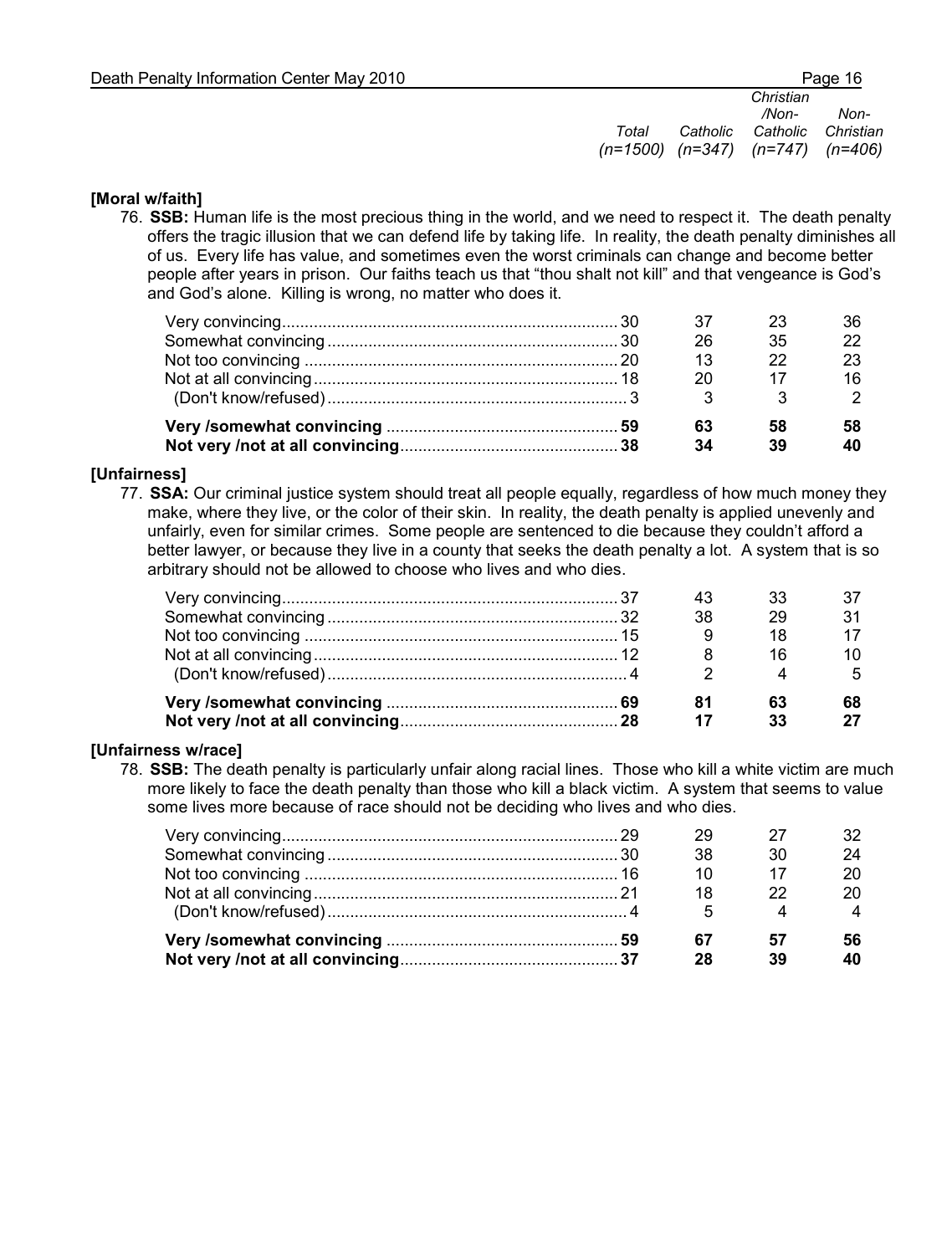|                                          | Christian               |           |
|------------------------------------------|-------------------------|-----------|
|                                          | /Non-                   | Non-      |
|                                          | Total Catholic Catholic | Christian |
| $(n=1500)$ $(n=347)$ $(n=747)$ $(n=406)$ |                         |           |

79. Sometimes in a survey like this, people change their minds. On a scale of 0 to 10, please tell me how much you would support replacing the death penalty with a penalty of life in prison without possibility of parole? Ten means you would be extremely supportive, and zero means you would not be supportive at all, and you can choose any number in between.

|  | 5.6 |  |
|--|-----|--|
|  |     |  |
|  |     |  |
|  |     |  |
|  |     |  |
|  |     |  |
|  |     |  |

#### **Now I am going to ask you a few questions for statistical purposes only**.

80. Generally speaking, do you think of yourself as a Democrat, a Republican, an independent, or something else? **(IF "DEMOCRAT" OR "REPUBLICAN," ASK:)** Would you call yourself a strong (Democrat/Republican) or not a very strong (Democrat/Republican)? **(IF "NOT SURE," CODE AS "NOT VERY STRONG") (IF "INDEPENDENT," ASK:)** Do you think of yourself as closer to the Republican Party, closer to the Democratic Party, or do you think of yourself as strictly independent? **(IF "NOT SURE," CODE AS "STRICTLY INDEPENDENT.")**

|  | 5<br>6         | 24<br>5        | 6<br>9   |
|--|----------------|----------------|----------|
|  | 38<br>27<br>30 | 36<br>25<br>35 | 31<br>23 |
|  | 8<br>9<br>14   | 10<br>5<br>21  | 3        |
|  | 3              |                |          |
|  | ◠              | ົ              | 5        |

81. In terms of politics, do you consider yourself VERY liberal, SOMEWHAT liberal, MODERATE, somewhat CONSERVATIVE, or VERY conservative?

|  | 14 | 12 <sup>2</sup> | 17 |
|--|----|-----------------|----|
|  | 25 | 21              | 31 |
|  | 36 | 30              | 28 |
|  | 36 | 45              | 33 |
|  | 21 | 21              | 16 |
|  | 15 | 25              | 17 |
|  |    |                 |    |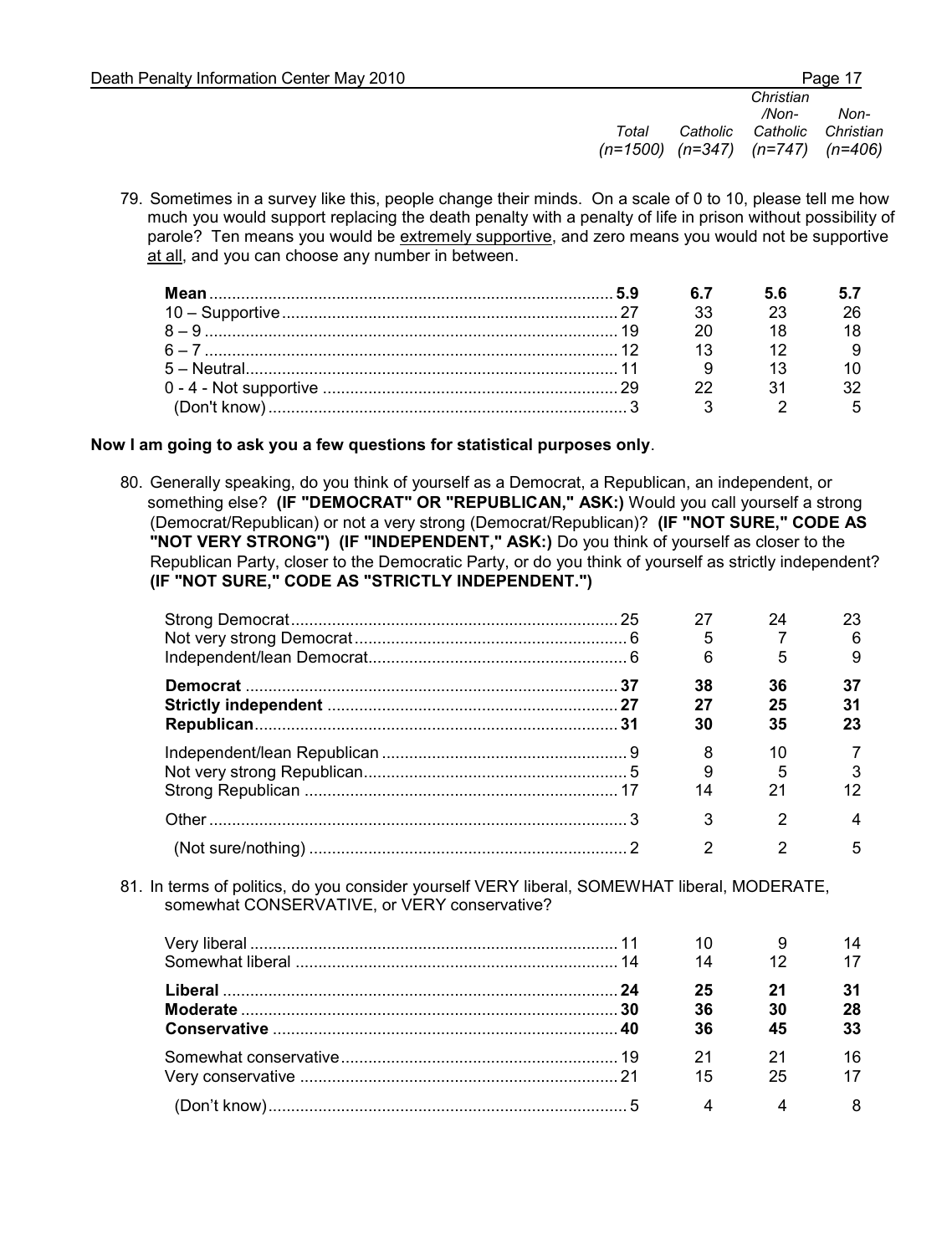| Death Penalty Information Center May 2010 |                                          |          |                    | Page 18   |
|-------------------------------------------|------------------------------------------|----------|--------------------|-----------|
|                                           |                                          |          | Christian<br>/Non- | Non-      |
|                                           | Total                                    | Catholic | Catholic           | Christian |
|                                           | $(n=1500)$ $(n=347)$ $(n=747)$ $(n=406)$ |          |                    |           |

#### 82. How old are you? (IF REFUSED, ASK:) Well, would you tell me which age group you belong to? (READ LIST.)

83. What is the last year of schooling that you have completed? (DO NOT READ LIST.)

| Non-college post-high school (e.g., technical school)  3 |    |    |    |
|----------------------------------------------------------|----|----|----|
|                                                          | 25 | 26 | 25 |
|                                                          | 26 | 30 | 29 |
|                                                          |    |    | 14 |
|                                                          |    |    |    |

84. Just to make sure we have a representative sample, could you please tell me whether you are from a<br>Hispanic, Latino, or Spanish-speaking background? [IF "NO", ASK:] What is your race--white, black, Asian, American Indian, or something else?

## **DO NOT READ**

|  |  | 13 |
|--|--|----|
|  |  |    |
|  |  | ર  |
|  |  |    |
|  |  |    |
|  |  |    |

#### 85. What is your religion?

| Protestant (includes Baptist, Lutheran,                                                                                                                                                                                        |  |
|--------------------------------------------------------------------------------------------------------------------------------------------------------------------------------------------------------------------------------|--|
| Martin and the Charles and and Charles and and the Charles of the Charles of the Charles of the Charles of the Charles of the Charles of the Charles of the Charles of the Charles of the Charles of the Charles of the Charle |  |

| Methodist, Episcopal, Presbyterian and other |     |  |
|----------------------------------------------|-----|--|
|                                              |     |  |
|                                              | 100 |  |
|                                              |     |  |
|                                              |     |  |
|                                              |     |  |
|                                              |     |  |
|                                              |     |  |
|                                              |     |  |
|                                              |     |  |